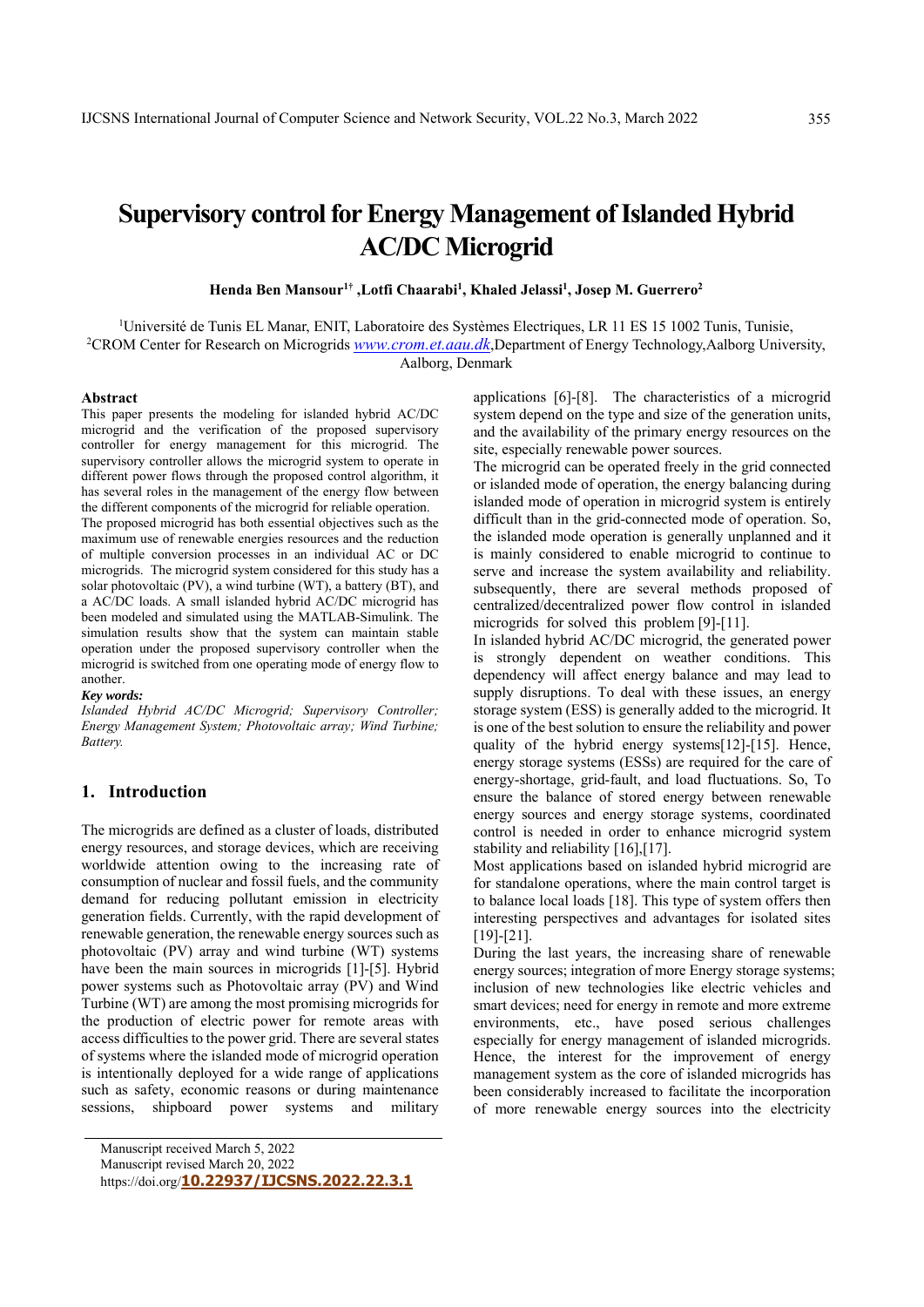system in a safe, reliable, stable, optimal, robust and coordinated way [22]-[24].

Since energy management, control, and operation of a hybrid grid are more complicated than those of an individual AC or DC grid, different operating modes of a hybrid AC/DC grid have been investigated.

To ensure efficient operation of microgrids, it is necessary to develop a supervisory controller to manage the energy flow in a microgrid in order to achieve a balance between power supply and demand [25]-[27].

Therefore, some works are reported in the literature on the problem of energy management in hybrid AC/DC microgrids.

In [18], a coordination control method is proposed to manage the energy flow in a hybrid AC/DC microgrid. In [36], the AC and DC microgrids are treated as two separate entities with individual droop representations, where the information from these two droop characteristics is merged to decide the amount of energy to exchange among the microgrids. In [28] and [29], considers the power flow control and management issues amongst multiple sources dispersed throughout both AC and DC microgrids to determine the amount of power which should be exchanged between the microgrids. In [21] and [30], a droop-based controller is presented to manage energy sharing between the AC and DC microgrids.

The main contributions of this paper, can be summarized as follows:

- In most studies of microgrids, there is a single source of renewable energy. The current work presents the simulation of a microgrid model that includes two renewable energy sources; Photovoltaic (PV) and a wind turbine (WT).
- Developing a supervisory controller for power management system for an islanded hybrid AC/DC microgrid, in order to achieve a robust, efficient and optimal energy flow in the hybrid AC/DC microgrid.
- Meet the demand for AC / DC loads with maximum use of renewable resources using an islanded microgrid.
- In terms of energy management, the Energy management control is first tested through the different modeled components of microgrid which allow to emulate the different states of energy flow of the proposed microgrid.
- Assessment of the proposed system performance in meeting the design requirements and considering the constrains of the battery maximum power.

This paper is organized as follows. Section 2 presents the structure and modeling of proposed microgrid system, section 3 describes the energy management control and the proposed supervisory algorithm, Section 4 illustrates the effectiveness of the proposed technique with simulation results and Finally, Section 5 summarizes the main outcome of this paper.

# **2. Microgrid Structure and Modeling**

The following Fig. 1 shows the considered structure and the conceptual hybrid microgrid system configuration where various renewable energy sources and loads are connected to the DC bus and AC bus. The AC and DC links are connected together through a bidirectional AC/DC converters. A hybrid AC/DC microgrid is modeled using the MATLAB-Simulink to simulate system operations and flows controls. Such as a PV arrays are connected to DC bus through a DC/DC boost converter to supply the DC load and AC load by the AC/DC bidirectional converter . A wind turbine with permanent magnet synchronous generator (PMSG) is connected to DC bus by a AC/DC/DC boost converter to supply the DC load and AC load through the AC/DC bidirectional converter . A battery as energy storage is connected to DC bus through a bidirectional DC/DC converter. DC load and ac load are connected to DC and AC buses respectively.

In this islanded microgrid structure, the battery plays a very important role for both power balance among power energy sources and load demands and voltage stability. Control objectives for various converters are dispatched by energy management system. The main converter is controlled to provide a stable and high quality AC bus voltage. Both PV and WT can operate on maximum power point tracking (MPPT) to provide a stable and high quality of power.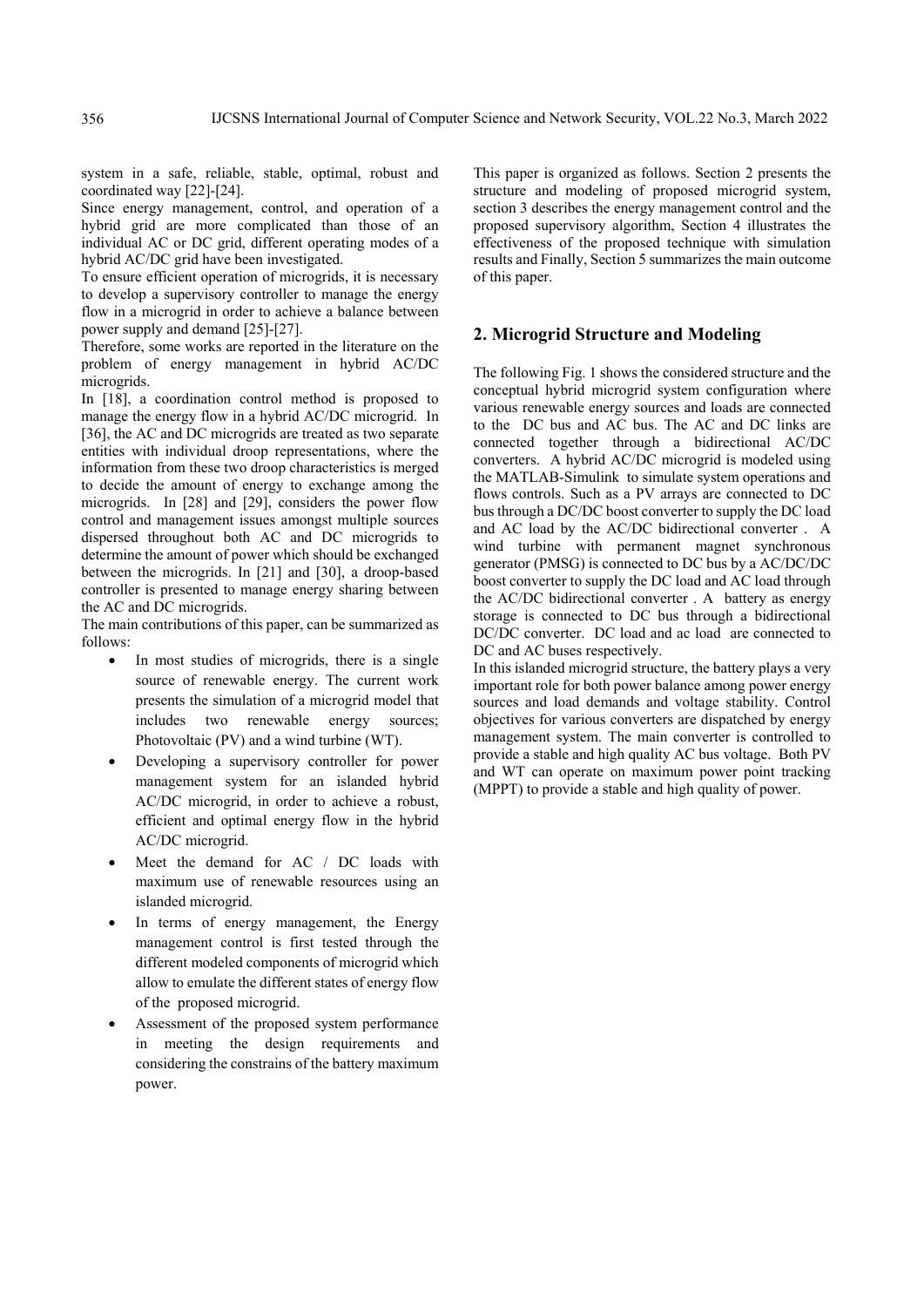

Fig. 1 Structure of hybrid AC/DC microgrid.

## **2.1 PV Model**

Each photovoltaic cell can be modeled by electrical equivalent circuit. Mathematical modeling method is used in this article, the advantage of this method is that we can generate this model only with information and data provided by manufacturer [31]-[33]. Fig.2 shows the typical model for photovoltaic cell. Photovoltaic current, reverse saturation current and saturation current of the solar modules are calculated in order by equations (4), (5), (6):



Fig. 2 Photovoltaic cell model

$$
I = I_{ph} - I_D - I_p \tag{1}
$$

$$
I_D = I_0 \left[ exp \left( \frac{V + Rs * l}{V t * a} \right) - 1 \right] \tag{2}
$$

$$
I_p = \frac{V + Rs * I}{Rp} \tag{3}
$$

$$
I = I_{ph} - I_0 \left[ exp \left( \frac{V + Rs * I}{V t * \alpha} \right) - 1 \right] - \frac{V + Rs * I}{Rp}
$$
 (4)

$$
I_{ph} = (I_{ph,n} + K I^* A T) \frac{G}{Gn}
$$
 (5)

$$
I_0 = \frac{Isc, n + KI * \Delta T}{exp(\frac{Voc, n + KV * \Delta T}{Vt * \alpha}) - 1}
$$
(6)

$$
Vt = k \times T/q \tag{7}
$$

*q: electron charges (1.602\* 10–19 c) K: boltzmann Constant I: PV output current (A) Iph: photocurrent : cell Serial Resistance I0: diode reverse saturation current (A) : cell parallel resistance Vt: thermal voltage of the PV G: solar radiation ( W/m2) Gn: nominal irradiation* 

# **2.2 Battery Model**

In hybrid systems, the Batteries can be used for two important functions: Storage of generated excess energy and Provision of additional power requested by the load. It's possible to charge or discharge the battery due to its charging state. Control on the battery terminal voltage is workable by adjusting the power output of the photovoltaic power generation system. When the power generated by the renewable energy sources is more than power requested by load, State of Charge (SOC) increases and when power provided by the renewable energy sources power is lower than power requested by load, SOC will be reduced. To protect the battery from damage and to extend the life of battery, the battery has to be prevented from overcharging and over-discharging. SOC\_BTmin and SOC\_BTmax characterize the minimum and maximum SOC limits for storage operation [33].

For energy conversion, a simple modeling approach has been adopted for the battery. The battery equivalent circuit is illustrated in Fig. 3, where the battery voltage is given by:

$$
V_{bat} = E_0 - R_{bail} - V_{Cbat} \tag{8}
$$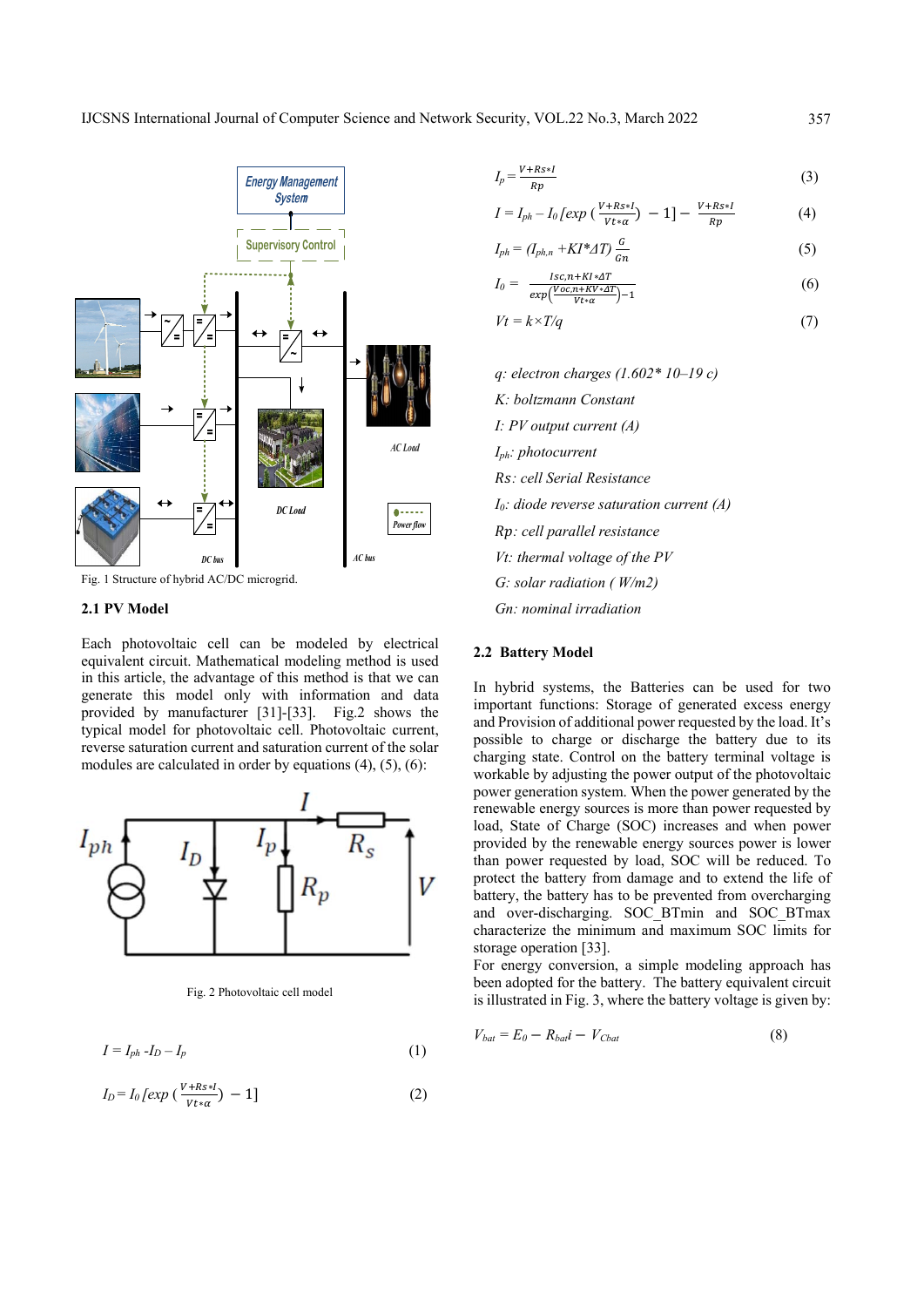

Fig. 3 Battery model

The modeling takes into account the charge and discharge technique of the battery and described in the following equation 9:

$$
SOC(t) = SOC_{initial} + \int_0^t \frac{1}{\text{c}bat} dt
$$
 (9)

where:

*SOC(t)*: battery state of charge of time t [%]

*SOC initial:* battery initial state of charge of time [%]

*I:* charge/discharge current [A]

*Cbat:* battery capacity

*t:* time

#### **2.3 Wind Turbine Model**

In this paper, the AC microgrid is based on Wind turbine. Wind energy conversion system (WECS) consists of a wind turbine, pitch angle control, drive train, generator, and power converter. There are many kinds of generators used in WECS such as induction generator (IG), doubly fed induction generator (DFIG) and permanent magnet synchronous generator (PMSG) [33]-[35]. The (PMSG) based variable speed wind turbines are considered feasible technology in wind energy generation system since PMSGs is self-excited, and thus allows operation at high power factor and high efficiency. As seen in Fig.3, the PMSG is connected to the AC bus through an AC–DC–AC back-toback converter set.

In most instances, generating electricity from wind turbines is a two-stage process. In the first stage, the turbine rotor converts kinetic energy from the wind into mechanical rotational power. In the second stage, a generator converts mechanical power into electrical power. The WECS consists of two main parts are the Mechanical parts and electrical parts.



Fig. 4 PMSG based wind energy conversion system

#### **A. The Mechanical Component Model**

The alternative name of the mechanical component model most widely used is a wind turbine rotor-generator drive train model [34]. The mechanical output power of the wind turbine is given by:

$$
P_{\text{mech Wind}} = \frac{1}{2} \rho \pi R^2 C_P (\lambda, \beta) v^3
$$
 (10)

where:

- *P mech Wind: the mechanical output power extracted from the wind (W)*
- *: the performance coefficient or the power coefficient*
- *λ: the tip speed ratio between turbine speed and wind speed,*
- *: the pitch angle of the rotor blades (deg)*
- *ρ: the air density (Kg/m3)*
- *R: the area covered by rotor blades (m2)*

*: the wind speed (m/s)* 

$$
\lambda = \frac{w_{m} R}{v}
$$
  
\n
$$
w_{m} = the rotor speed of wind (rad/s)
$$
\n(11)

# *: the mechanical torque of wind turbine*

The mechanical torque is given by:

$$
T_m = \frac{P_{Wind}}{w_m} \tag{12}
$$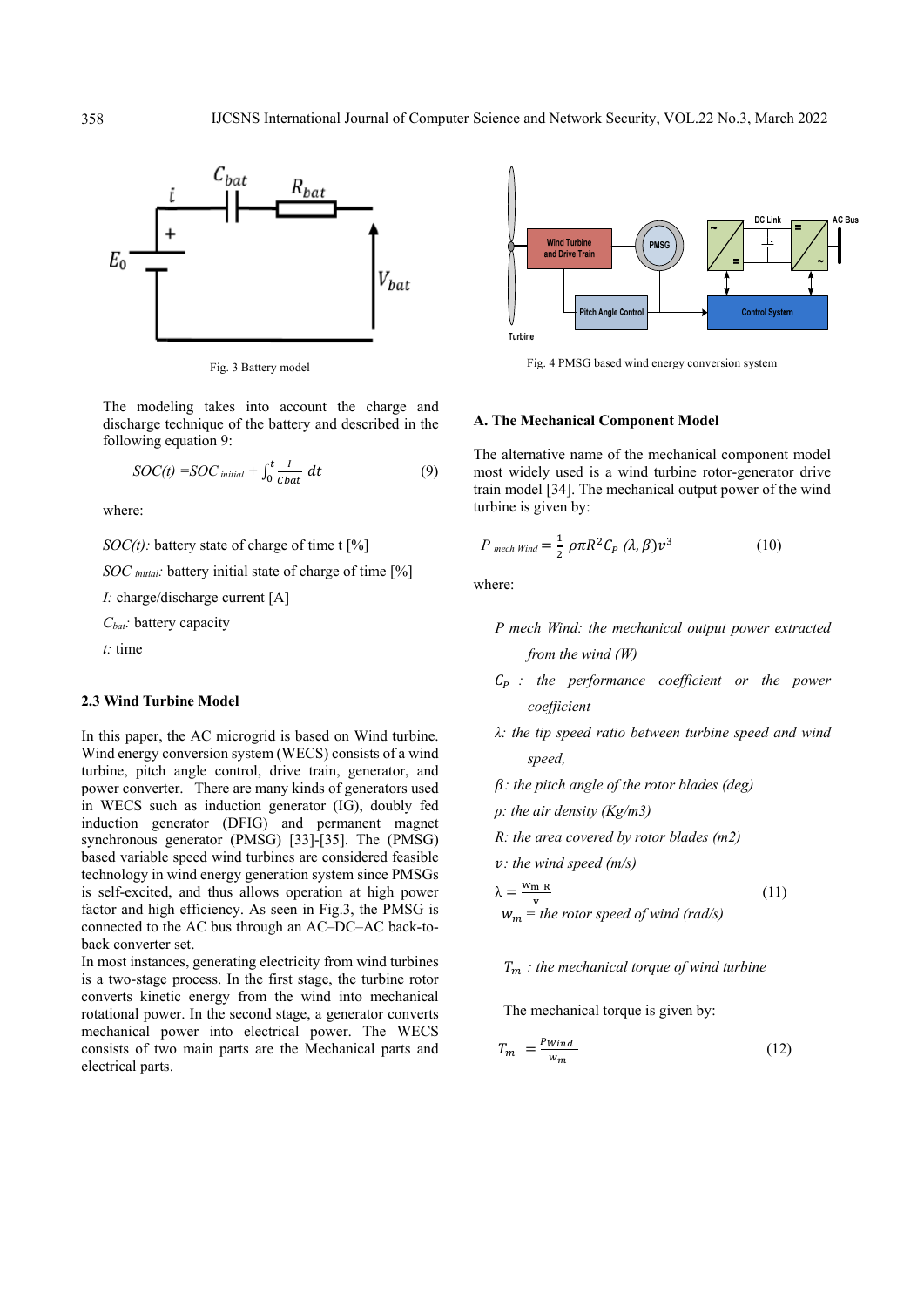The performance coefficient  $C_P$  is a function of the tip speed ratio  $\lambda$  and the pitch angle of the rotor blades β. The power coefficient is given by.

$$
C_P(\lambda, \beta) = \frac{1}{2} \left( \frac{116}{\lambda_i} - 0.4\beta - 5 \right) e^{-\left( \frac{21}{\lambda_i} \right)} \tag{13}
$$

#### **B. The Electrical Component Model**

In this part the PMSG converts the mechanical power from the wind and drive train to AC electrical power, which is then converted to DC power converter connected with DClink at its DC port. Inverter will convert DC voltage from the DC-link capacitor to AC voltage at fundamental frequency. The stator voltage equations of the PMSG in direct and quadrature axes,  $V_d$  and  $V_q$ , are given as follows:

$$
\frac{d}{dt} I_d = \frac{1}{L_d} V_d - \frac{R}{L_d} I_d + \frac{L_q}{L_d} p w_r I_q \tag{14}
$$

$$
\frac{d}{dt} I_q = \frac{1}{L_q} V_q - \frac{R}{L_q} I_q + \frac{L_q}{L_d} p w_r I_d - \frac{\lambda p w_r}{L_q} \tag{15}
$$

where  $L_d=L_q$ , and R respectively represent the inductance and, resistance of the PMSG winding,  $W_r$  is the angular velocity of the rotor,  $\lambda$  is the amplitude of flux induced,  $p$  is the number of pole pairs and  $I_d, I_d, V_d, V_d$  are the direct and quadrature components of the machine currents and voltage respectively. So the electromagnetic torque Te is:

$$
T_e = 1.5p[\lambda I_q + (L_d - L_q) I_d I_q \tag{16}
$$

# **3. Supervisory Algorithm and Energy Management Control**

The Modeling of the islanded hybrid AC/DC microgrid system operation under the powerful graphical interface Simulink Matlab described in Section II and it's regulated through the centralized energy management system. As well as a new control algorithm for the hybrid AC/DC microgrid system is proposed to monitoring the microgrid, in order to determine efficient strategies for power flow between renewable energy resources [25]. According to the control algorithm at supervisory, as shown in Fig. 5, the operating mode in the hybrid AC/DC microgrid system is decided by 4 important inputs variables:

- $\blacksquare$  P<sub>PV</sub>: power supplied by solar photovoltaic system.
- P<sub>BT</sub>: power available for Battery.
- P<sub>WT</sub>: power supplied by Wind turbine system.

 PLD: power required by loads which consists of (load AC1, load AC2 and load DC). And their power

respectively  $P_{LAC1}$ ,  $P_{LAC2}$  and  $P_{LDC}$ , such as  $P_{LD}$ =  $P_{LAC1}+P_{LAC2}+P_{LDC}$ .

The invariants are designed and recognized for all situations of the islanded microgrid operation and they're classified into 4 energy flows., as illustrated in Fig.5.



Fig. 5 Flowchart of Supervisory Controller Algorithm.

## **Flow 1:**

 $P_{PV}$  + $P_{WT}$   $\ge$   $P_{LD}$ : when the load demand is satisfied by the PV and WT. If the renewable energy generated by the PV and WT are equal to the load demand  $(P_{PV} + P_{WT} = P_{LD})$ , the PV and WT only supply the load.

If there is excess power generated by the PV and WT apart from consumed by Load, it is also possible to charge the battery. The power generated by the PV and WT can be used to supply the load as well as to charge the battery until their SOC\_BTmax is reached.

**Flow 2:** 

 $P_{PV}$  +  $P_{BT}$   $\geq$   $P_{LD}$   $\&$   $P_{WT}$  =0: during unforeseen conditions, such as sunny weather, the power generated from the WT system is inadequate or negligible and the powers generated by the PV and the battery are sufficient to meet the load demand, the battery is discharged until their SOC is greater than SOC\_BTmin.

**Flow 3:**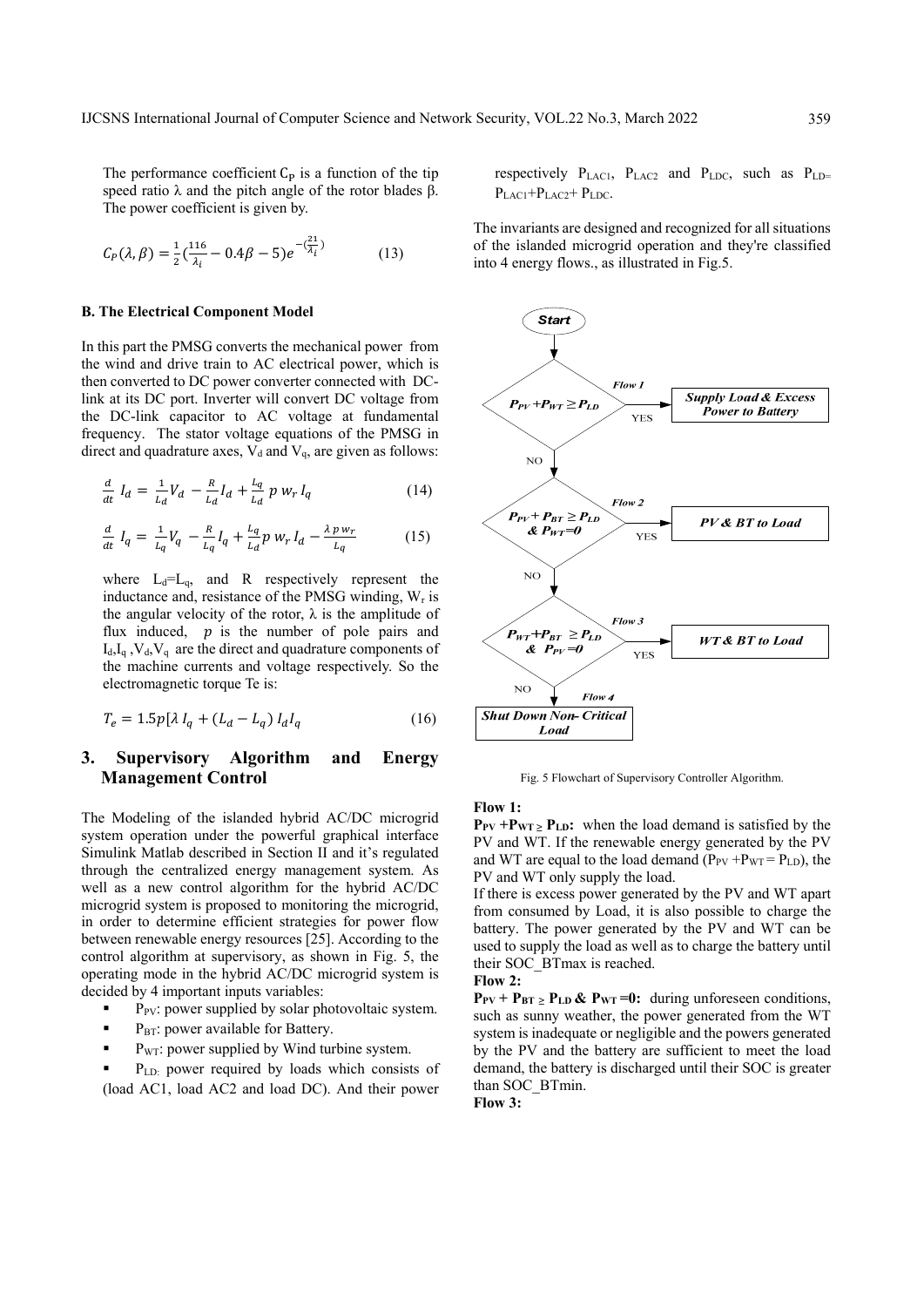$P_{WT}$  + $P_{BT}$   $\ge$   $P_{LD}$  &  $P_{PV}$  =0: during unexpected conditions, inclusive of cloudy weather, or normal phenomena, inclusive of nighttime, the energy generated by the PV is negligible. The powers generated by the WT and the battery are sufficient to meet the load demand, the battery is discharged until their SOC is greater than SOC\_BTmin. **Flow 4:** 

 $P_{PV}$  +  $P_{BT}$  +  $P_{WT}$  <  $P_{LD}$ : the final flow of power is supply only critical load based on the priority. This scenario is rarest while all of the energy generated from PV, WT and BT isn't enough to satisfy load. Hence non-critical loads like heating devices, chillers are shut down temporarily to meet the energy demand.

# **4. Simulation Results and Discussion**

In order to validate the proposed design and verify the energy management system, the hybrid AC/DC microgrid system is modeled in MATLAB-Simulink. To perform the tests, the nominal power of the system is considered as  $P_{\text{WT}}$  $= 2.7$  kW,  $P_{PV} = 5$  kW,  $P_{BT} = 5$  kW and  $P_{LD} = 7.7$  kW which consists of ( $P_{\text{LAC1}}$  = 2.6 kW;  $P_{\text{LAC2}}$  = 2.6 kW and  $P_{\text{LDC}}$  = 2.5 kW) as shown in Fig.11-13. This study is carried out to observe the operating modes in the islanded microgrid. Simulations are executed to check the controller algorithm of energy management for diverse case studies. The following Fig.6-9 shows different energy flows observed in the hybrid AC/DC microgrid.

Each period of time in the graphs of each power figure of each microgrid component represents a check for invariants for the power flow, which must be satisfied to produce an efficient power management system. The operating mode includes the coordinated charging and discharging conditions of the battery, as shown in the Fig.10, in addition to the energy flow from PV, BT and WT.



Fig. 6 Power of solar photovoltaic.

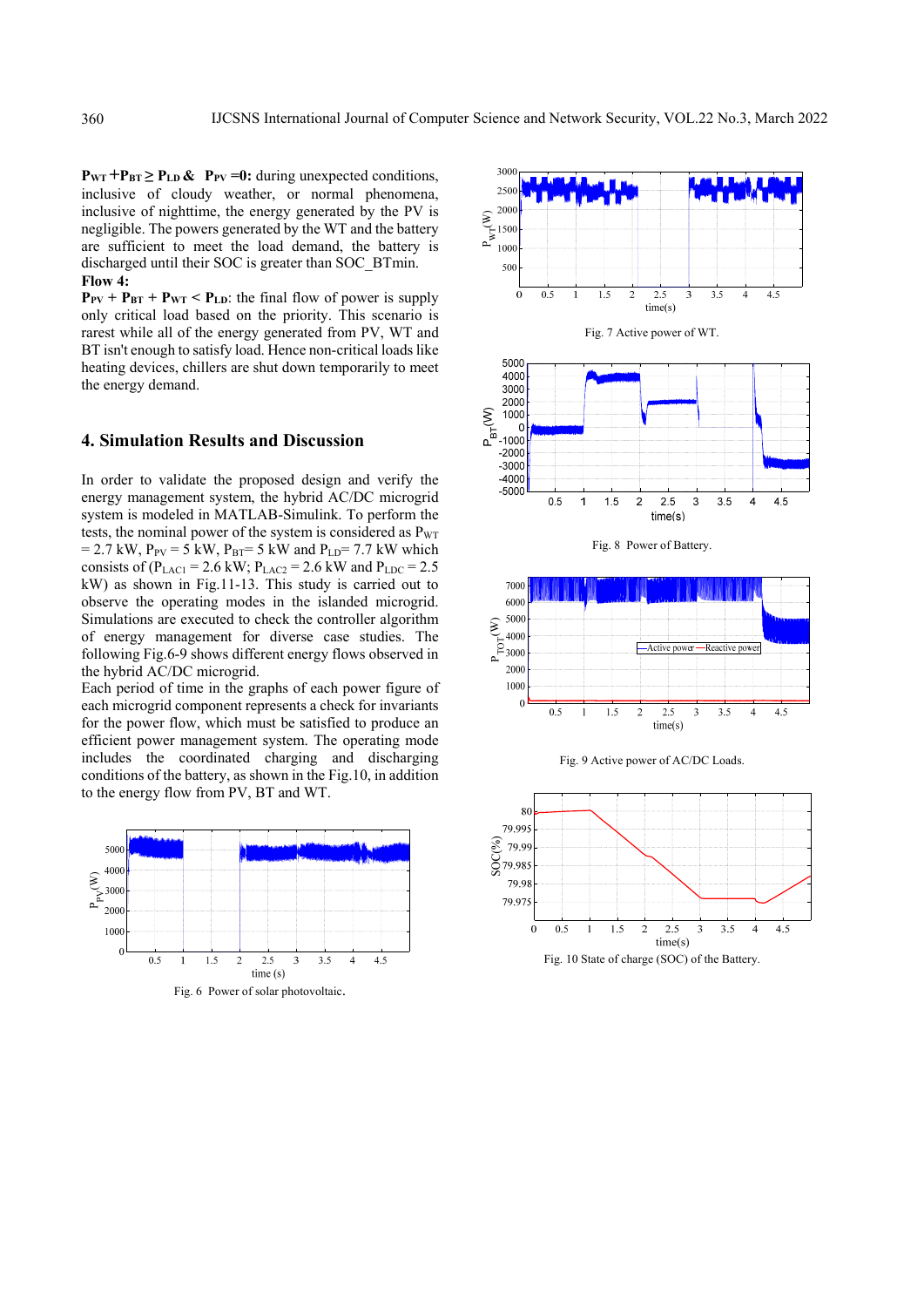

Fig. 11 Active power of load AC1.



Fig. 12 Active power of load AC2.



Fig. 13 Active power of load DC.

Power flow from PV +WT to  $LD + BT$ : When  $t = \{0-1s\}$ ,  $P_{PV}$  = 5 kw,  $P_{WT}$  = 2.7 kw and  $P_{LD}$  = 7.7 kw as shown in Fig. 6-13. The Powers generated from PV and WT are enough to supply load.

At t =  $\{4.2-5s\}$ , when  $P_{PV}$  +  $P_{WT}$  >  $P_{LD}$ , the excess power is used to charge the battery as shown in Fig. 10.

Power flow from  $WT + BT$  to  $LD$  and  $P_{PV} = 0$ : Power flow from  $P_{WT}$  and  $P_{BT}$  is shown in Fig. 7,8.

At t =  ${1-2s}$  where  $P_{PV} = 0$ ,  $P_{WT} = 2.7$  kw and  $P_{LD} = 7.7$ kw. The load is oscillating from 7 kw to 7.7 kW to meet the demand.  $P_{WT}$ , and  $P_{BT}$  are coordinated to achieve power balance between the load and power source. The battery is discharged in parallel to meet the loads demands as shown in Fig.10.

Power flow from  $PV + BT$  to LD and  $P_{WT} = 0$  kw : The power flow of PV and BT is shown in Fig. 6,8 .

At =  $\{2.1-3s\}$ , where the P<sub>WT</sub> = 0 kw, P<sub>PV</sub> = 5kw and the  $P_{LD}$  = 7.7 kw. Same case as  $P_{PV}$ = 0 kw, the load is oscillating from 7 kw to 7.7 kw to meet the demand. PV power and battery power are coordinated to achieve a power balance between the load and the power source. The battery is discharged in parallel to meet the load demands, as shown in Fig. 10.

# **5. Conclusion**

In this paper, the supervisory energy management system for an islanded hybrid AC/DC microgrid is validated by designing invariants for all possible power flows between the components in the microgrid system. This is achieved by modeling the dynamics of each component of microgrid, such as PV, WT, BT, LD using MATLAB-Simulink.

The models of components of microgrid are controlled by the proposed supervisory control algorithm. The designed components enable the stable and efficient operation of the hybrid AC/DC microgrid system by training the load effectively. This study allowed us to conclude that the "island hybrid AC / DC microgrid modeling" can be a reliable technique to manage a microgrid design verification based purely on renewable energy resources and validation of supervisory control of energy management system strategy for a Microgrid.

# **References**

- [1] M. Bragard, N. Soltau, S. Thomas, and R. W. De Doncker, "The balance of renewable sources and user demands in grids: Power electronics for modular battery energy storage systems," IEEE Trans. Power Electron., vol. 25, no. 12, pp. 3049–3056, 2010.
- [2] J.M .Carrasco, L.G .Franquelo, J.T.Bialasiewicz, E .Galvan, R.C.P .Guisado, Ma.A.M .Prats, J.I .Leon, N .Moreno-Alfonso, "Power-Electronic Systems for the Grid Integration of Renewable Energy Sources: A Survey. ," IEEE Trans. Ind. Electron., vol. 53, no. 4, pp. 1002–1016, 2006.
- [3] K. Sun, X. Wang, Y. W. Li, F. Nejabatkhah, Y. Mei, X. Lu, "Parallel operation of bidirectional interfacing converters in a hybrid AC/DC microgrid under unbalanced grid voltage conditions," IEEE Trans. Power Electron, vol. 32, no. 3, pp. 1872–1884, 2017.
- [4] G. Pepermans, J. Driesen, D. Haeseldonckx, R. Belmans, and W. D'haeseleer, "Distributed generation: definition, benefits and issues,'' Energy Policy, vol. 33, no. 6, pp. 787–798, Apr 2005
- [5] Y. Xia, Y. Peng, P. Yang, M. Yu, and W. Wei, "Distributed coordination control for multiple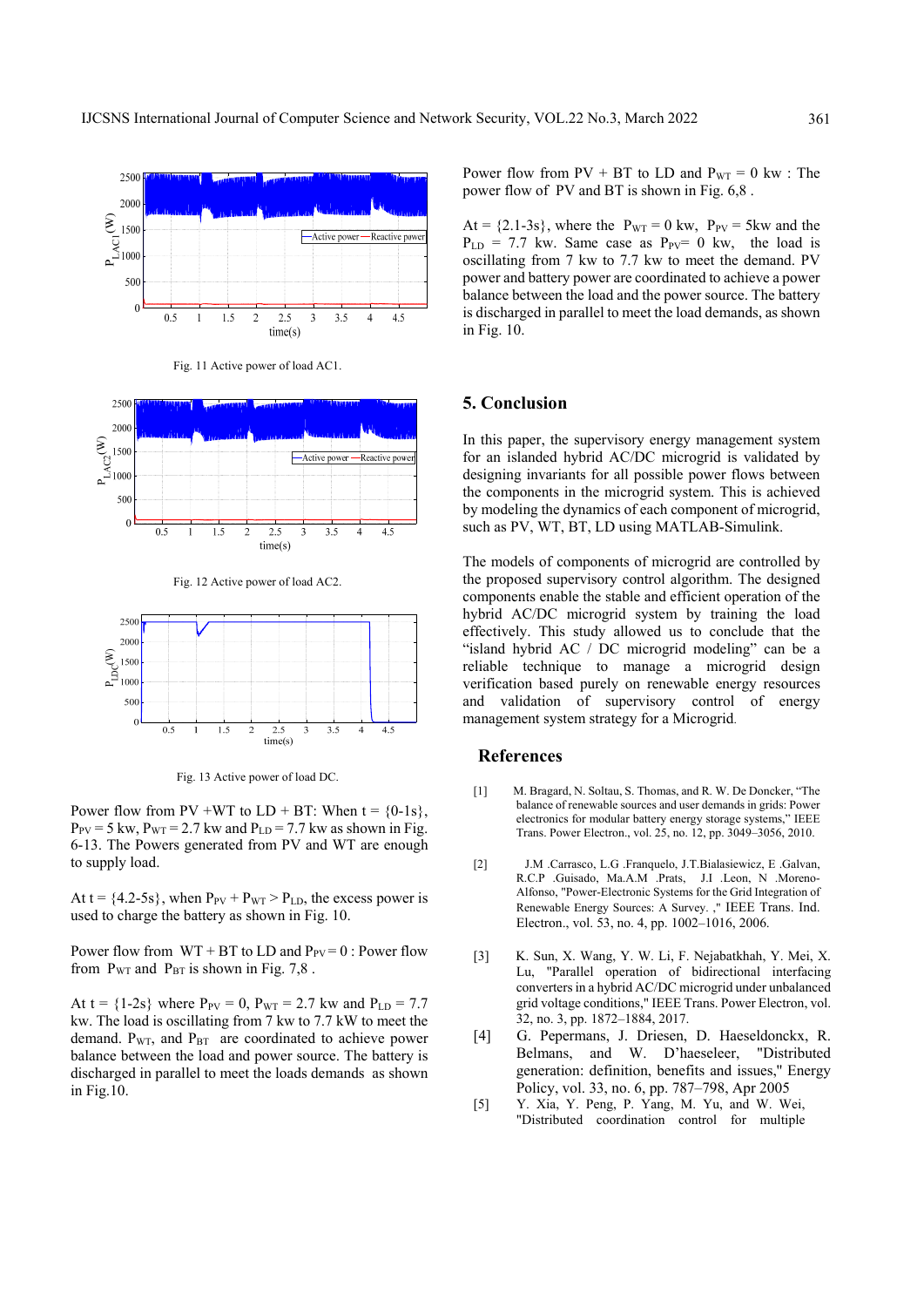bidirectional power converters in a hybrid AC/DC microgrid," IEEE Trans. Power Electron., vol. 32, no. 6, pp. 4949–4959, 2017.

- [6] D. Akinyele, J. Belikov, Y. Levron, "Challenges of Microgrids in Remote Communities: A STEEP Model Application,"Energies,11,432;doi:10.3390/en110204 32 2018
- [7] K. S. El-Bidairi, H. D. Nguyen, S. Jayasinghe, T. S. Mahmoud, I. Penesis," A hybrid energy management and battery size optimization for standalone microgrids: A case study for Flinders Island," Australia, Energy Conversion and Management 175 pp.192 – 212, 2018.
- [8] J. Maurilio Raya-Armenta, N. Bazmohammadi, J. Gabriel Avina-Cervantes, D. Sáez, J. C. Vasquez, J. M. Guerrero," Energy Management System Optimization in Islanded Microgrids: An Overview and Future Trends, Renewable and Sustainable Energy Reviews, 149, 111327,2021. doi:10.1016/j.rser.2021.111327. ,2021.
- [9] N. L. Dıaz, A. C. Luna, J. C. Vasquez, and J. M. Guerrero, "Centralized control architecture for coordination of distributed renewable generation and energy storage in islanded AC microgrids," IEEE Trans. Power Electron., vol. 32, no. 7, pp. 5202–5213, 2017.
- [10] A. Mortezaei, M. Simoes, M. Savaghebi, J. Guerrero, and A. Al-Durra,"Cooperative control of multi-master-slave islanded microgrid with power quality enhancement based on conservative power theory," IEEE Transactions on Smart Grid ,vol: 9, Issue: 4, July 2018.
- [11] Y. Karimi, H. Oraee, M. S. Golsorkhi, and J. M. Guerrero, "Decentralized method for load sharing and power management in a PV/battery hybrid source islanded microgrid," IEEE Trans. Power Electron., vol. 32, no. 5, pp. 3525–3535, 2017.
- [12] Sekhar, P.C.; Mishra, S. "Storage free smart energy management for frequency control in a Diesel-PV-fuel cell-based hybrid AC microgrid," IEEE Trans. Neural Networks Learn. Syst., pp.1657–1671, 2015.
- [13] S .Wen, H.Lan, Y.Hong, D.C.Yu, L.Zhang, P.Cheng ,"Allocation of ESS by interval optimization method considering impact of ship swinging on hybrid PV/Diesel ship power system," Appl. Energy , 175,158–167, 2016.
- [14 ] A.Ahadi, S.Kang, J.Lee, "A novel approach for optimal combinations of wind, PV, and energy storage system in Diesel free isolated communities". Appl. Energy, 170, 101–115, 2016.
- [15] V.Bui, A.Hussain, H. Kim, "Optimal operation of microgrids considering auto-configuration function using multiagent system," Energies, 10, 1484. doi:10.3390/en10101484 ,2017.
- [16] I. Serban and C. Marinescu, "Control Strategy of Three-Phase Battery Energy Storage Systems for Frequency Support in Microgrids and with Uninterrupted Supply of Local Loads," Power Electronics, IEEE Transactions on, vol. 29, pp. 5010-5020, 2014.
- [17] H. Fakham, L. Di, and B. Francois, "Power Control Design of a Battery Charger in a Hybrid Active PV Generator for Load-Following Applications," Industrial Electronics, IEEE Transactions on, vol. 58, pp. 85-94, 2011.
- [18] X. Liu ,W. Peng, P. Chiang Loh," A Hybrid AC/DC Microgrid and Its Coordination Control," IEEE Transactions On Smart Grid, Vol. 2, No. 2, June 2011.
- [19] P. Wang, L .Goel, X. Liu, FH. Choo, "Harmonizing AC and DC: a hybrid AC/DC future grid solution", IEEE Power and Energy Magazine,  $11(3)$ ,pp.76-83. doi:10.1109/MPE.2013.2245587 , 2013 .
- [20] K. Kurohane, T .Senjyu, A .Yona, T.Funabashi, K .Chul-Hwan, "A hybrid smart AC/ DC power system," 5th IEEE Conference on Industrial Electronics and Applications, 2010.
- [21] G. Ding, F. Gao, S. Zhang, P. Chiang Loh, F. Blaabjerg," Control of hybrid AC/DC microgrid under islanding operational conditions," J. Mod. Power Syst. Clean Energy,2(3):223–232 DOI 10.1007/s40565-014-0065-z, 2014.
- [22] A. Ahmad Khan, M.Naeem, M. Iqbal, S. Qaisar, A. Anpalagan, "A compendium of optimization objectives, constraints, tools and algorithms for energy management in microgrids", Renewable and Sustainable Energy Reviews,58(),1664,1683. doi:10.1016/j.rser.2015.12.259 , 2016.
- [23] I. D. Serna-Suárez, G. Ordóñez-Plata, G. Carrillo-Caicedo, "Microgrid's Energy Management Systems: A survey," in: 2015 12th International Conference on the European Energy Market (EEM) , pp. 1–6, 2015.
- [24] M. F. Zia, E. Elbouchikhi, M. Benbouzid, "Microgrids energy management systems: A critical review on methods,solutions, and prospects, " Applied Energy, (), S0306261918306676. doi:10.1016/j.apenergy.04.103 , 2018.
- [25] W. Qi, J. Liu, X. Chen, and P. D. Christofides, "Supervisory predictive control of standalone wind/solar energy generation systems," IEEE Trans. Control Syst. Technol., vol. 19, no. 1, pp. 199–207, Jan. 2011.
- [26] G. Seenumani, J. Sun,H. Peng, "Real-time power management of integrated power systems in all electric ships leveraging multi time scale property," IEEE Trans. Control Syst. Technol., vol. 20, no. 1, pp. 232–240, Jan. 2012.
- [27] W. Kohn, Z. B. Zabinsky, A. Nerode, "A micro-grid distributed intelligent control and management system," IEEE Trans. Smart Grid, vol. 6, no. 6, pp. 2964–2974, Nov. 2015.
- [28] R. Girija, R. Arivalahan, "Power management and decentralized control of interlinking converter by interfacing AC and DC micro grids," Int. J. Eng. Sci. Innov. Technol., vol. 3, no. 6, pp. 136–146, 2014.
- [29] N. Eghtedarpour and E. Farjah, "Power control and management in a hybrid AC/DC microgrid," IEEE Trans. Smart Grid, vol. 5, no. 3, pp. 1494–1505, May 2014.
- [30] J. M. Guerrero, P. C. Loh, T.-L. Lee, M. Chandorkar, "Advanced control architectures for intelligent microgrids—Part II: Power quality, energy storage, and AC/DC microgrids," IEEE Trans. Ind. Electron., vol. 60, no. 4, pp. 1263–1270, Apr. 2013.
- [31] I. Cristian Hoarcă, " Mathematical modeling and simulation of PV systems Part I: Mathematical modeling and Simulink implementation **",** International Conference on